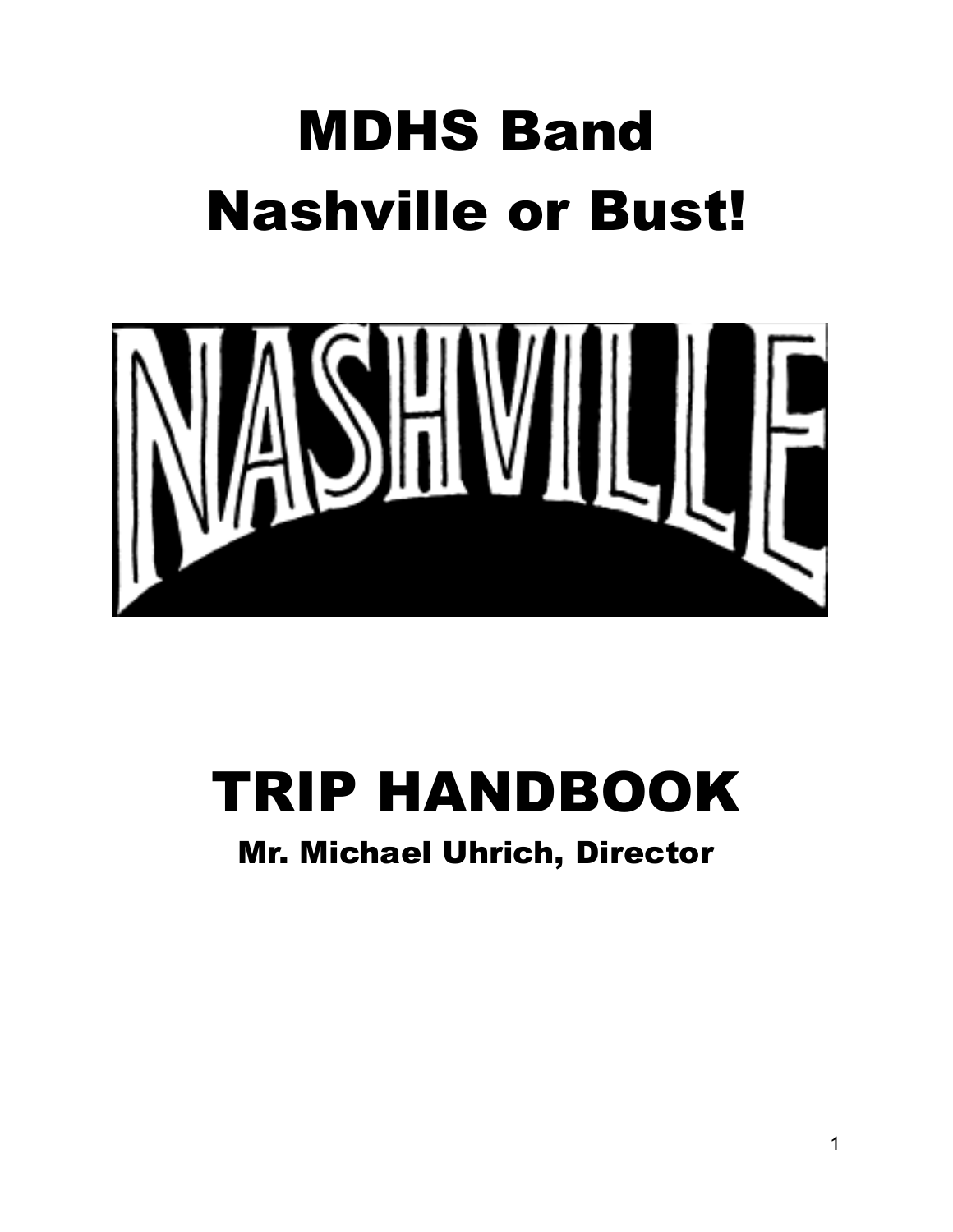## **Table of Contents**

Day Group Assignments

Rooming List

Bus List

Hotel Information - weather

Suggested Packing List

Contact List

Rules and Frequently Asked Questions

Chaperone Procedures

Tour Itinerary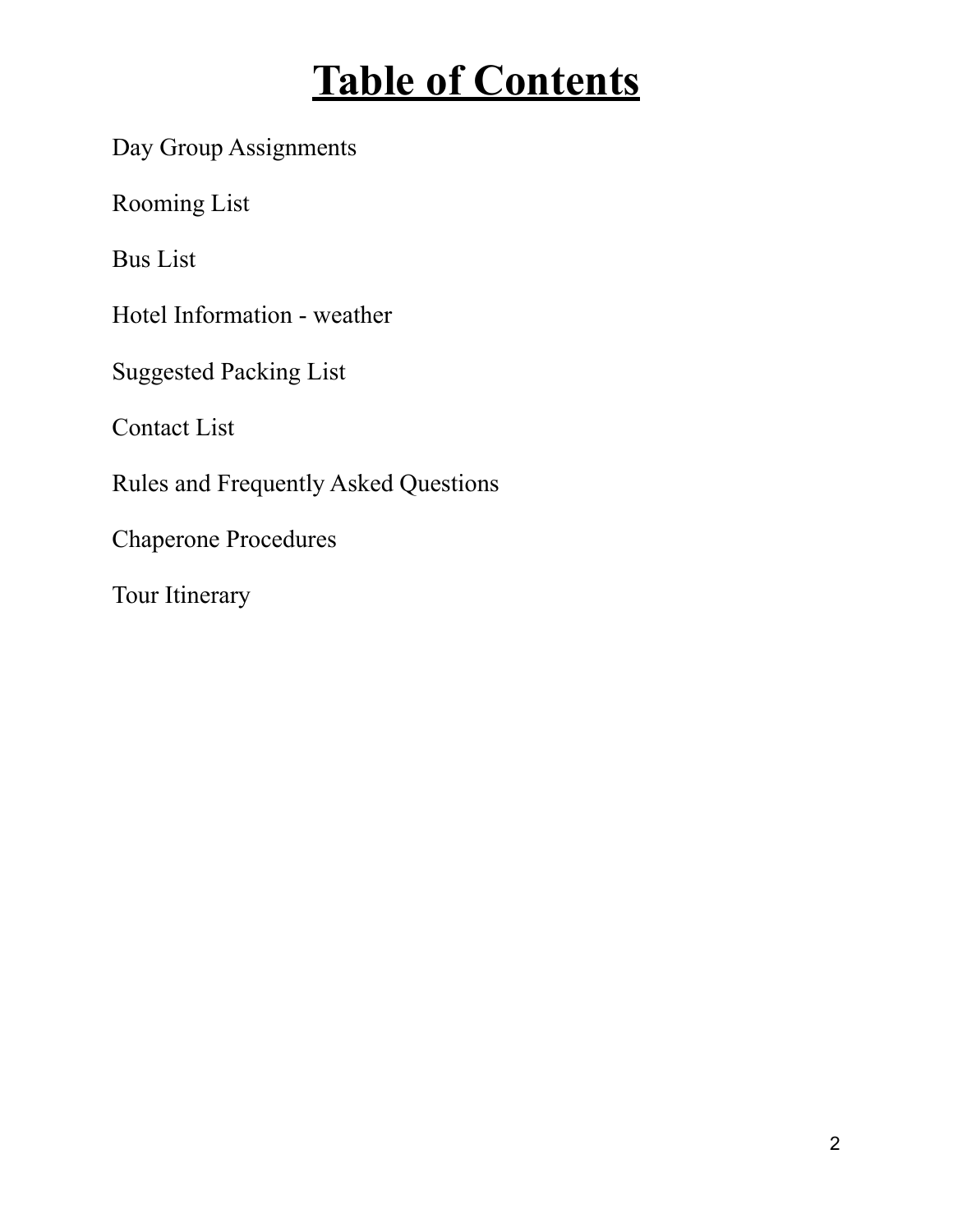# **Day Group Assignments**

### **Group 1**

- Chaperone Robert Minichino
- 1. Brooke Morris
- 2. Connor Minichino
- 3. Kat Pols
- 4. Madison Hart
- 5. Katelyn Smith

### **Group 4**

Chaperone - Amanda Williams

- 1. Gia Pelkey
- 2. Gavin Shore
- 3. TJ Williams
- 4. Alberto Escalera
- 5. Meredith Boykin
- 6. Maesi Vallee
- 7. Lara Shafi
- 8. Madison Morgan

### **Group 7**

Chaperone - Tonya Hudson

- 1. Daniel Rubin
- 2. Julian Rodriguez
- 3. Garrett Resko
- 4. Chris McDaniel
- 5. Isaac Vergara

### **Group 2**

- Chaperone Willard Ames
- 1. Matthew Branco
- 2. Harrison Kline
- 3. Logan McCormick
- 4. Nicholas Tomassi
- 5. Ramone Rivers
- 6. Amanda Passwater
- 7. August Ames
- 8. Pierce Gaston

### **Group 5**

- Chaperone Alycia Wade
- 1. Joesph Bostwick
- 2. Brian Thompson
- 3. Emma Spears
- 4. Allison Wade
- 5. Autumn Waters
- 6. Velco Zecevic

### **Group 8**

- Chaperone Jim Sellers
- 1. Caleb Sellers
- 2. Faith Burno
- 3. Jesse Krok
- 4. Kirsten Ellison

### **Group 10**

Chaperone - Nancy Flynn

- 1. Arwen Juang
- 2. Emily Flynn
- 3. Gabriella Pratt
- 4. Molly Dench
- 5. Paris Chambliss

### **Group 3**

- Chaperone Dianna Hunt
- 1. Kiera Thyben
- 2. Kaci Flore
- 3. Kate Norsworthy
- 4. Jenna Hunt

### **Group 6**

Chaperone - Kim Varnadore

- 1. Tyler Varnadore
- 2. Kyle Royster
- 3. Colin Solares
- 4. Sebastien Berrios
- 5. Samuel Arndt

### **Group 9**

Chaperone - Bob Arndt

- 1. Ben Justice
- 2. Lucas Justice
- 3. Tristan Segarra
- 4. Miguel Cruz
- 5. Julissa Velasquez
- 6. Jasmin Velasquez
- 7. Caiden Hansen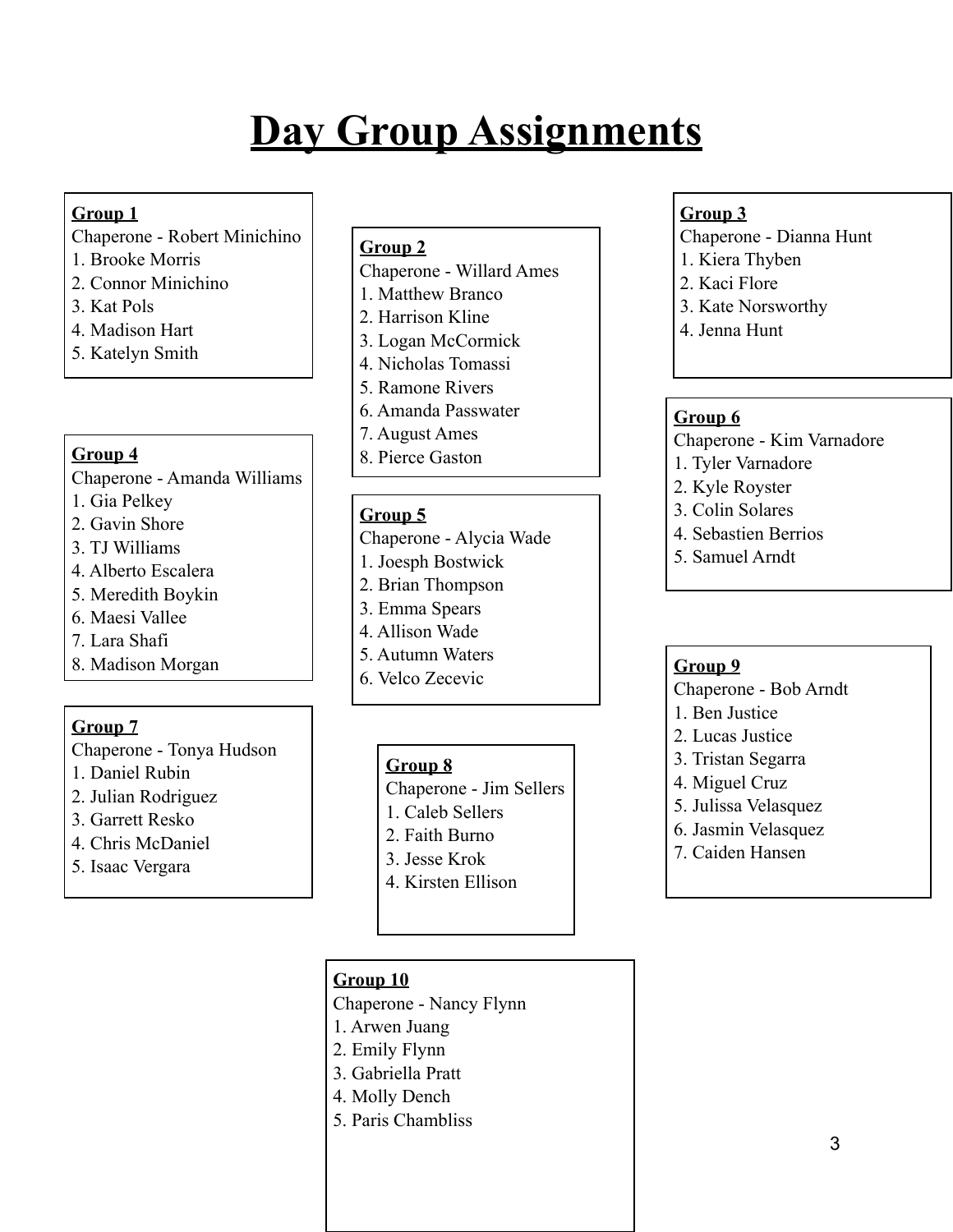# **Rooming List Boys**

| <b>Bob Arndt</b>       | James Hunt            | <b>Willard Ames</b>      | Duane Varnadore        |
|------------------------|-----------------------|--------------------------|------------------------|
| Room 1                 | Room 2                | Room 3 over 18           | Room 4                 |
| <b>Tyler Varnadore</b> | Logan McCormick       | <b>Sebastien Berrios</b> | Lucas Justice          |
| Kyle Royster           | Nicholas Tomassi      |                          | <b>Tristan Segarra</b> |
| <b>Colin Solares</b>   | Caiden Hansen         |                          | Benjamin Justice       |
| Samuel Arndt           | <b>Brian Thompson</b> |                          | <b>Miguel Cruz</b>     |
|                        |                       |                          |                        |
| James Hunt             | <b>Michael Uhrich</b> | Robert Minichino         | <b>Willard Ames</b>    |
| Room 5                 | Room 6                | Room 7                   | Room 8                 |
| <b>Garrett Resko</b>   | <b>Harrison Kline</b> | <b>Connor Minichino</b>  | <b>Ramone Rivers</b>   |
| <b>Daniel Rubin</b>    | <b>Matthew Branco</b> | <b>TJ Williams</b>       | Issac Vergara- Herrera |
| Julian Rodriguez       | Velco Zecevic         | <b>Gavin Shore</b>       |                        |
| <b>Chris McDaniel</b>  |                       | Alberto Escalera         |                        |
|                        |                       |                          |                        |
| <b>Jim Sellers</b>     |                       |                          |                        |
| Room <sub>9</sub>      |                       |                          |                        |
| Pierce Gaston          |                       |                          |                        |
| <b>Caleb Sellers</b>   |                       |                          |                        |
| Joesph Bostwick        |                       |                          |                        |
| Jess Krok II           |                       |                          |                        |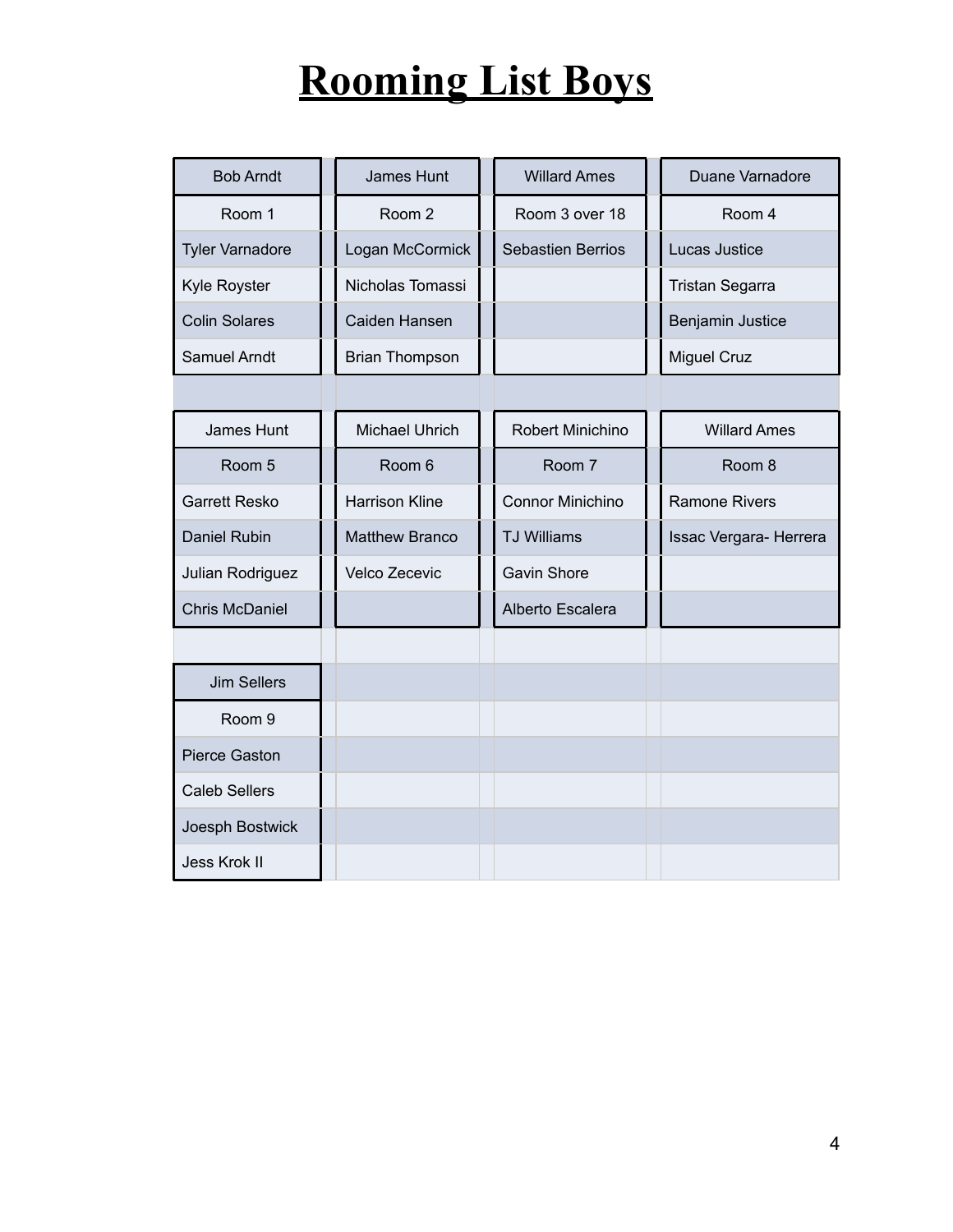# **Rooming List Girls**

| Nancy Flynn            | Alycia Wade            | <b>Bonnie Kline</b>  | Dianna Hunt          |  |
|------------------------|------------------------|----------------------|----------------------|--|
| Room 10                | Room 11                | Room 12              | Room 13              |  |
| <b>Gabrielle Pratt</b> | Julissa<br>Velazquez   | Lara Shafi           | Jenna Hunt           |  |
| <b>Emily Flynn</b>     | Jasmin<br>Velazquez    | <b>Faith Burno</b>   | Kiera Thyben         |  |
| <b>Paris Chambliss</b> | Allyson Wade           | Katelyn Smith        | Kate Norsworthy      |  |
| Madison Morgan         | Arwen Jaung            | Kirsten Ellison      | Kaci Flohre          |  |
|                        |                        |                      |                      |  |
| Amanda Williams        | Patricia<br>Norsworthy | Tonya Hudson         | Amanda Williams      |  |
| Room 14                | Room 15                | Room 16              | Room 17 (over 18)    |  |
| Emma Spears            | <b>Estelle Pols</b>    | Gia Pelkey           | <b>Madison Hart</b>  |  |
| Amanda Passwater       | <b>Molly Dench</b>     | <b>Maeson Vallee</b> | <b>Brooke Morris</b> |  |
| <b>Autumn Waters</b>   |                        | Meredith Boykin      |                      |  |
| <b>August Ames</b>     |                        |                      |                      |  |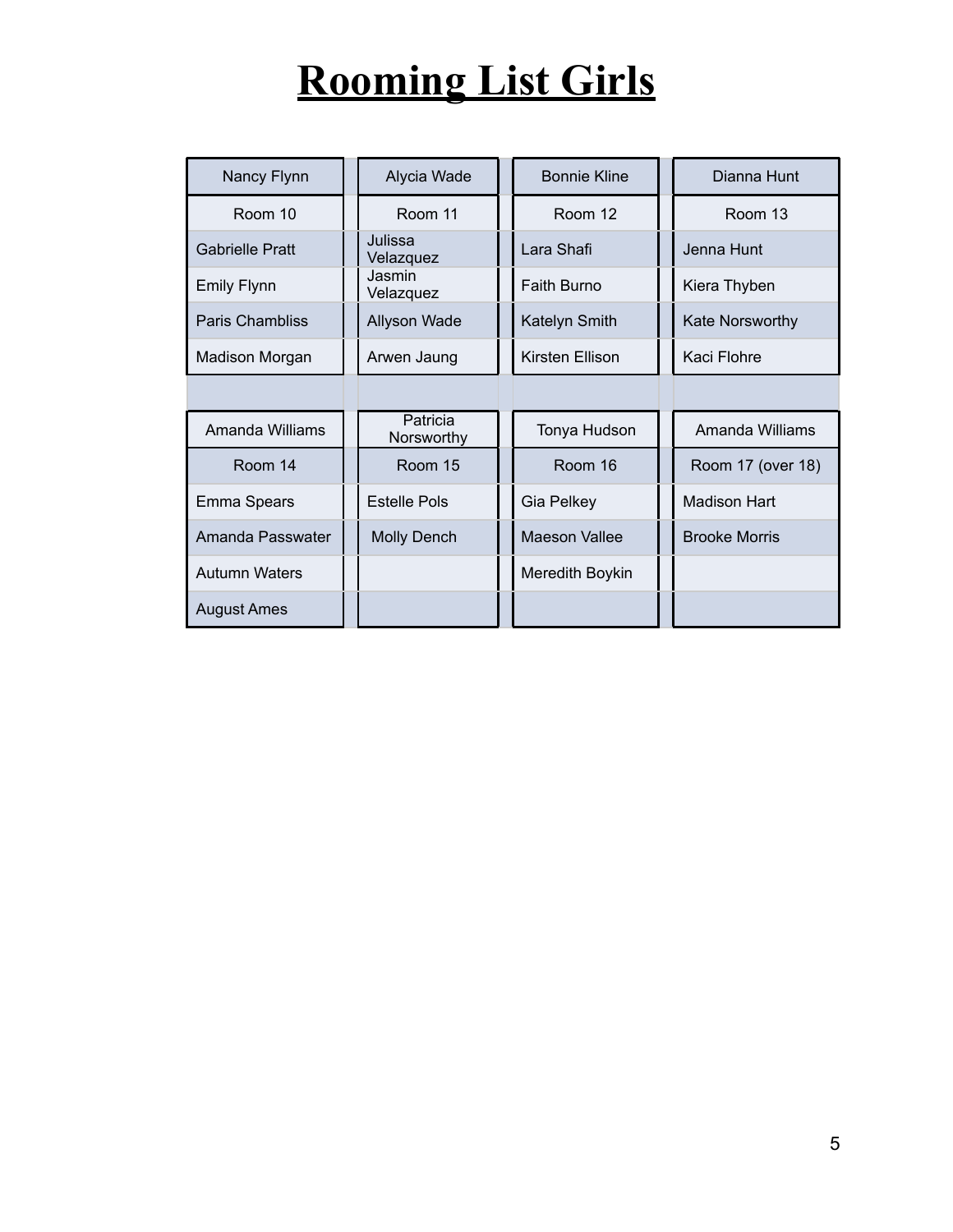### **Bus List**—Memorize your number for boarding the bus

|                | <b>BUS1</b>                 |    | <b>BUS1</b>                    |                | <b>BUS2</b>                      |    | <b>BUS2</b>           |
|----------------|-----------------------------|----|--------------------------------|----------------|----------------------------------|----|-----------------------|
| 1              | <b>Robert Minichino - C</b> | 29 | Lara Shafi                     | 1              | <b>Michael Uhrich - Director</b> | 29 | Lucas Justice         |
| $\overline{2}$ | <b>Brooke Morris</b>        | 30 | Madison Morgan                 | $\overline{2}$ | Kim Varnadore - C                | 30 | Tristan Segarra       |
| 3              | Connor Minichino            | 31 | Alycia Wade - C                | 3              | Duane Varnadore - C              | 31 | <b>Miguel Cruz</b>    |
| 4              | Kat Pols                    | 32 | Joesph Bostwick                | 4              | <b>Tyler Varnadore</b>           | 32 | Julissa Velasquez     |
| 5              | <b>Madison Hart</b>         | 33 | <b>Brian Thompson</b>          | 5              | Kyle Royster                     | 33 | Jasmin Velasquez      |
| 6              | Katelyn Smith               | 34 | Emma Spears                    | 6              | <b>Colin Solares</b>             | 34 | Caiden Hansen         |
| 7              | <b>Willard Ames - C</b>     | 35 | Allison Wade                   | 7              | Sebastien Berrios                | 35 | Jacqueline Arndt - C  |
| 8              | <b>Matthew Branco</b>       | 36 | <b>Autumn Waters</b>           | 8              | Samuel Arndt                     | 36 | Daisy Ayala - C       |
| 9              | Logan McCormick             | 37 | Velco Zecevic                  | 9              | Tonya Hudson - C                 | 37 | Melinda Rodriguez - C |
| 10             | Nicholas Tomassi            | 38 | <b>Bonnie Kline - C</b>        | 10             | Daniel Rubin                     | 38 | Erika Royster - C     |
| 11             | Ramone Rivers               | 39 | <b>Patricia Norsworthy - C</b> | 11             | Julian Rodriguez                 | 39 | Ashley Wittman - C    |
| 12             | Amanda Passwater            | 40 |                                | 12             | Garrett Resko                    | 40 |                       |
| 13             | <b>August Ames</b>          | 41 |                                | 13             | Chris McDaniel                   | 41 |                       |
| 14             | Pierce Gaston               | 42 |                                | 14             | Isaac Vergara                    | 42 |                       |
| 15             | <b>Harrison Kline</b>       | 43 |                                | 15             | Jim Sellers - C                  | 43 |                       |
| 16             | Dianna Hunt - C             | 44 |                                | 16             | <b>Caleb Sellers</b>             | 44 |                       |
| 17             | James Hunt - C              | 45 |                                | 17             | Faith Burno                      | 45 |                       |
| 18             | Kiera Thyben                | 46 |                                | 18             | Jesse Krok                       | 46 |                       |
| 19             | Kaci Flore                  | 47 |                                | 19             | Kirsten Ellison                  | 47 |                       |
| 20             | Kate Norsworthy             | 48 |                                | 20             | Nancy Flynn - C                  | 48 |                       |
| 21             | Jenna Hunt                  | 49 |                                | 21             | <b>Shirley Chambliss - C</b>     | 49 |                       |
| 22             | Amanda Williams - C         | 50 |                                | 22             | Arwen Juang                      | 50 |                       |
| 23             | Gia Pelkey                  | 51 |                                | 23             | <b>Emily Flynn</b>               | 51 |                       |
| 24             | Gavin Shore                 | 52 |                                | 24             | Gabriella Pratt                  | 52 |                       |
| 25             | TJ Williams                 | 53 |                                | 25             | Molly Dench                      | 53 |                       |
| 26             | Alberto Escalera            | 54 |                                | 26             | Paris Chambliss                  | 54 |                       |
| 27             | Meredith Boykin             | 55 |                                | 27             | <b>Bob Arndt - C</b>             | 55 |                       |
| 28             | Maesi Vallee                | 56 |                                | 28             | Ben Justice                      | 56 |                       |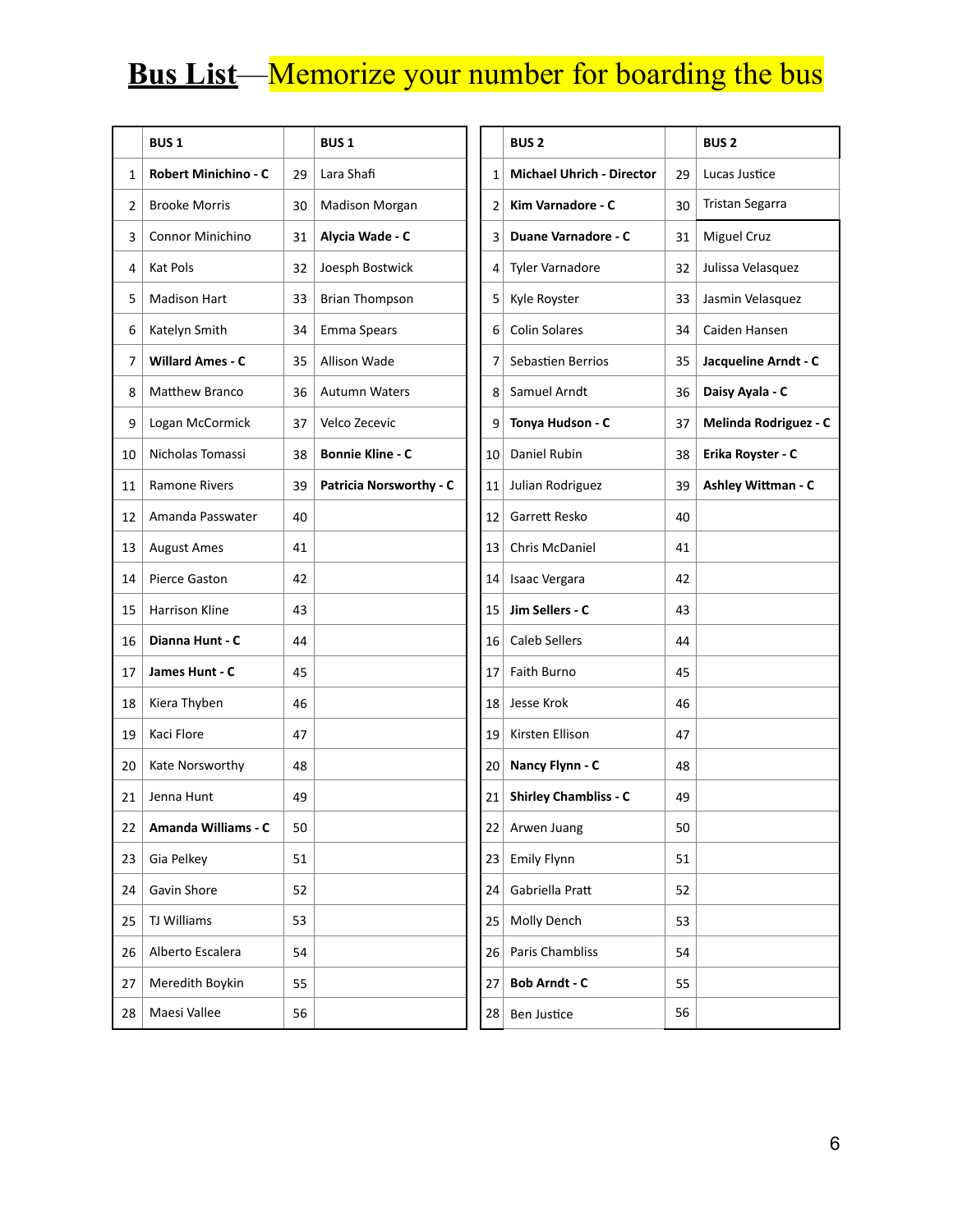# **HOTEL INFO:**

### **Country Inn & Suites Nashville Airport** 590 Donelson Pike, Nashville, TN 37214

| WED<br><b>APR 10</b>            | 鑑 | Partly Cloudy | $80^{\circ}/60^{\circ}$ | 10%  | S 8 mph    | 44% |
|---------------------------------|---|---------------|-------------------------|------|------------|-----|
| THU<br><b>APR 11</b>            | 鑑 | Partly Cloudy | 79°/51°                 | 10%  | SSW 16 mph | 46% |
| <b>FRI</b><br><b>APR 12</b>     | 鑑 | Partly Cloudy | $66^{\circ}/43^{\circ}$ | 10%  | W 13 mph   | 44% |
| <b>SAT</b><br>APR <sub>13</sub> |   | Cloudy        | $68^{\circ}/52^{\circ}$ | 120% | NE 8 mph   | 44% |
| SUN<br><b>APR 14</b>            | Ч | Showers       | $71^{\circ}/52^{\circ}$ | /60% | S 11 mph   | 53% |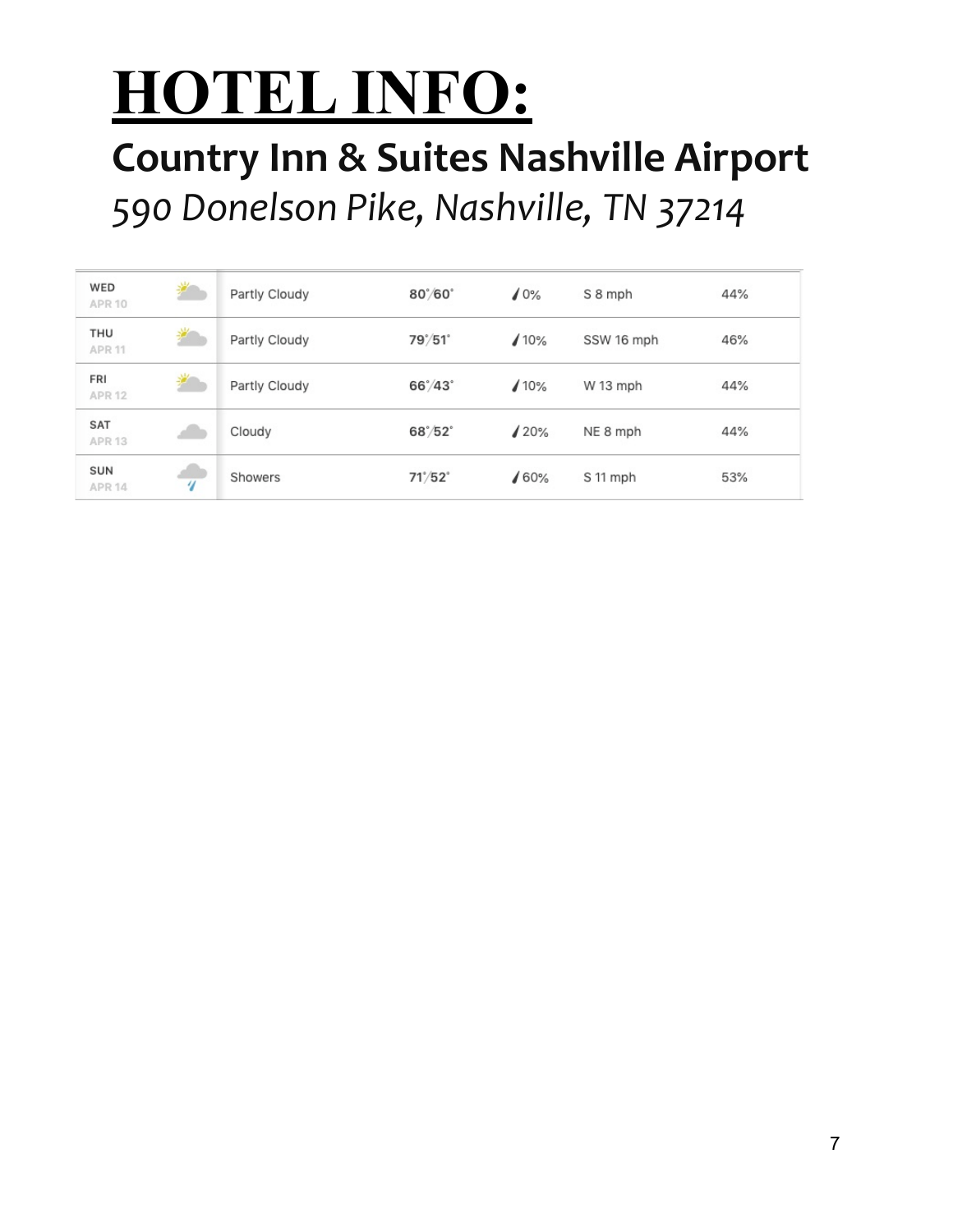### **Suggested Packing List**

Small Suitcase - remember, we are only going for 4 days and there is limited space:) Cinch bag or back pack to carry when walking

4 Shirts(Marching Canes shirt)

- 4 Undergarments
- 4 Socks
- 4 pants

**If you are going to travel overnight in one set of comfortable clothes…please bring your change of clothes for the first day in your backpack so we do not to unload the larger suitcases. Remember, we will also be going to the rocks climbing place the first day.** 

No jeans with holes in them Exercise clothes in your small backpack to change into on day 1 for the rock climbing **Something nice for the Symphony Jazz 1 will need black pants, black socks, black shirt and portable music stand**  Sweatshirt or light jacket Umbrella **Swimsuit** Tennis shoes Flip flops for walking around the hotel Pajamas or something appropriate to sleep in(think fire drill) Cell phone Cell phone charger (and portable charger) Toothbrush and Toothpaste Contact Case and solution Glasses **Sunglasses** Deodorant (please!) Lotion if you need (non-medicated) Hair styling needs/Curling Iron/Straightener (talk to your roommates and share) Shampoo and Conditioner Soap or body wash Hairbrush or comb Razor Money for 5 meals Money for souvenirs Snacks (granola bars, fruit, protein bars, nuts) (or bring money for snacks) A water bottle you can refill **Headphones** Sunscreen Any medications you need (which will be checked in on April 10th kept by teacher)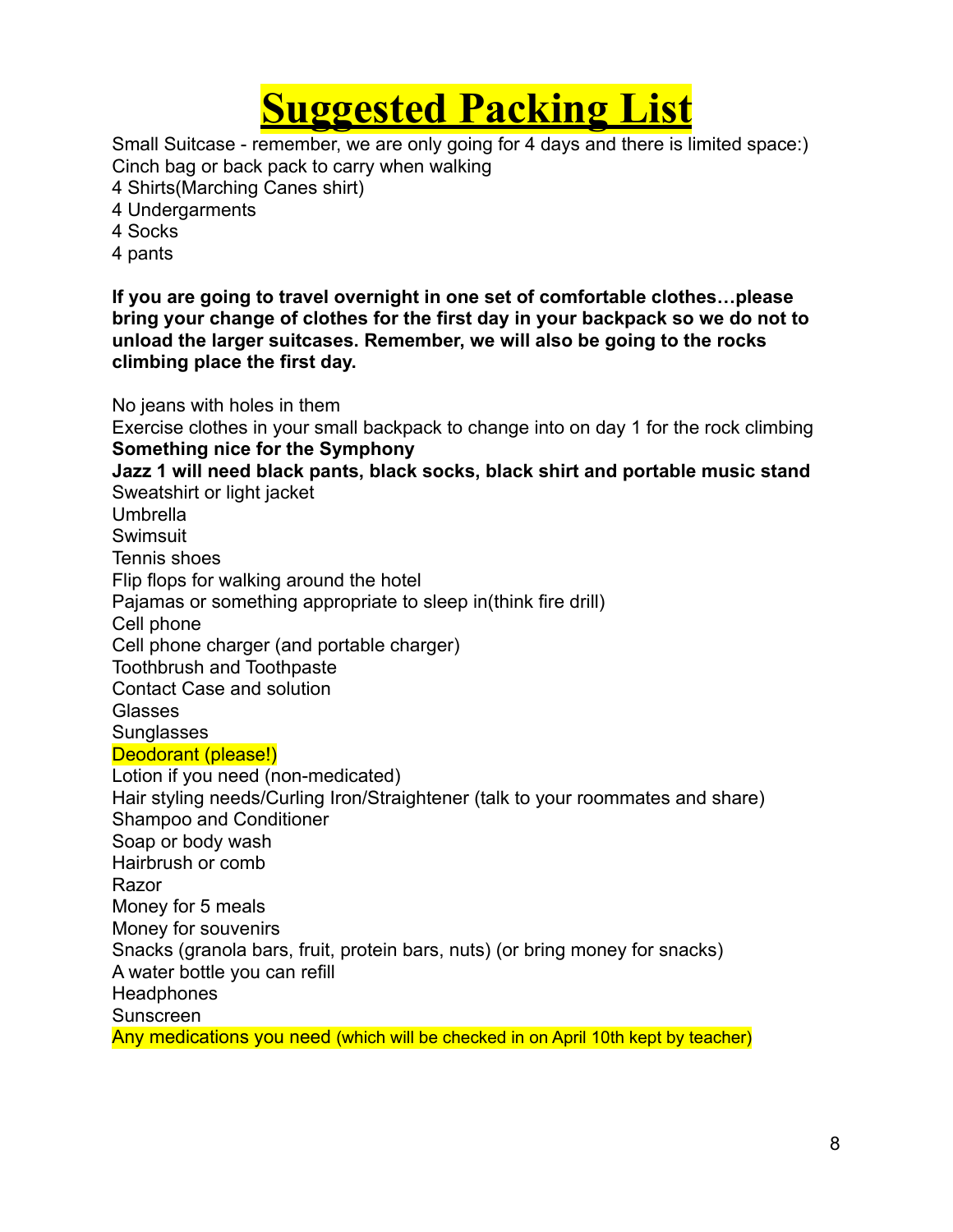### **Contact List**

Please know how to reach your chaperone if you need. Treat them with **RESPECT** and make sure that your parent has your chaperone's number **JUST IN CASE.** None of us intend to chat on the phone with you all day long. Phones are done being used at room check time when lights are out!

When we are split up into small groups, you will be asked to check in with your chaperone at certain points. TEXT MESSAGES will NEVER count for a check-in. **An adult must SEE YOUR FACE….** 

Please respect Mr. Uhrich and your chaperone and don't call us just to ask a question. Ask us in person.

Parents, this number is to be used only when we are on this trip:Thank you.

My Primary Chaperone's Name: \_\_\_\_\_\_\_\_\_\_\_\_\_\_\_\_\_\_\_\_\_\_\_\_\_\_\_\_\_\_\_\_

The cell # for my chaperone:

 $($   $)$ 

Complete when we arrive at the hotel:

My chaperone's Room Number: \_\_\_\_\_\_\_\_\_\_\_\_\_\_\_\_ My Room Number: Mr. Uhrich's Room Number:

Complete today: My Bus Number: \_\_\_\_\_\_\_\_\_\_\_\_\_\_\_\_\_\_\_My Seat Number: \_\_\_\_\_\_\_\_\_\_\_\_\_\_\_\_\_\_\_\_\_\_\_\_\_\_\_\_\_\_

| My Room Group:<br>1 |  |
|---------------------|--|
| 2.<br>3.            |  |
|                     |  |
| My Day Group:       |  |
| 2.<br>3.            |  |
| 4.                  |  |
| 5.<br>6.            |  |
|                     |  |
| 8.                  |  |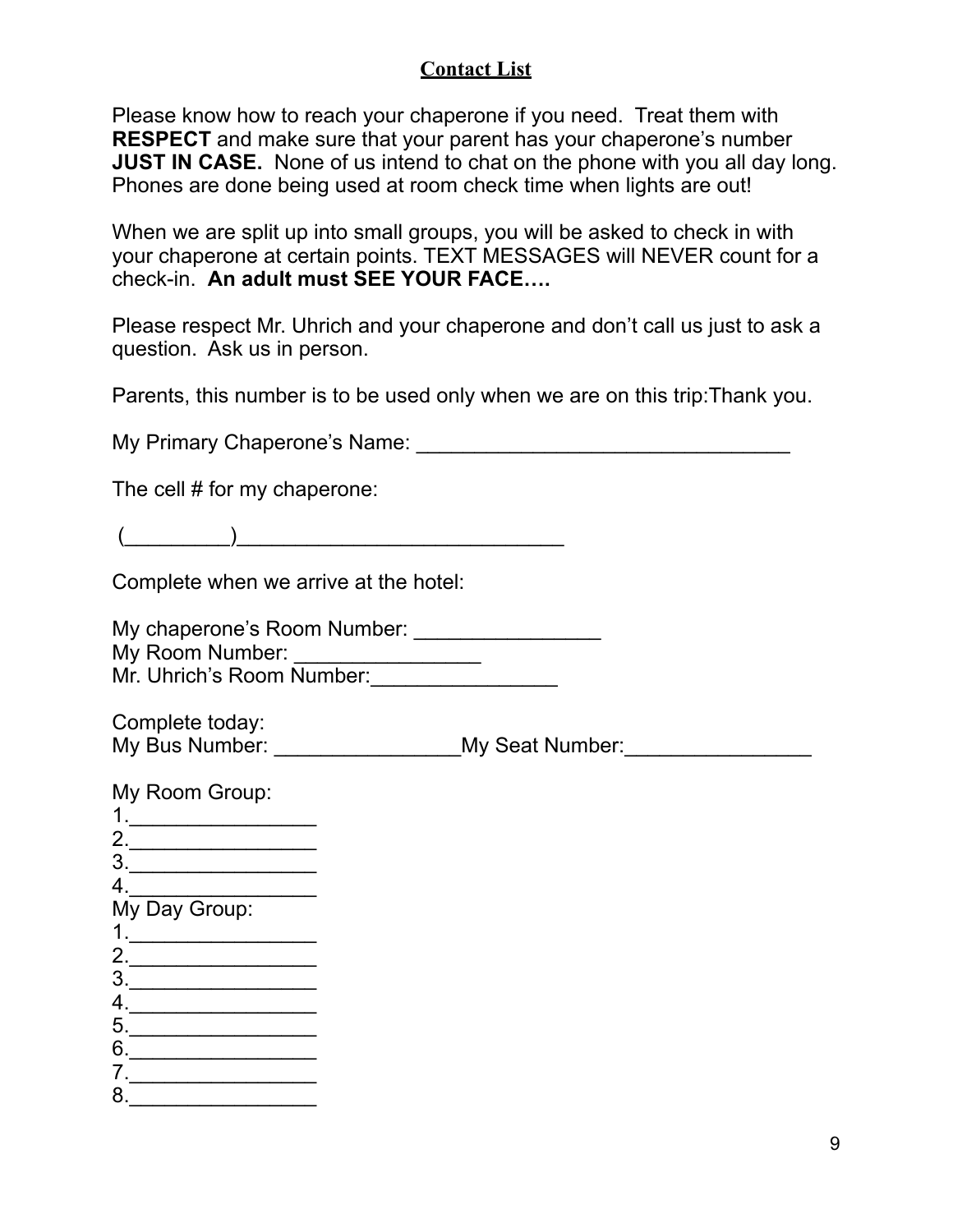## **Rules/Frequently Asked Questions**

Q1: When is the trip? A: April 10th - 14th, 2019

Q2: How must we behave on this trip?

A: All rules established for Mount Dora High School must be followed at all times. The Student Code of Conduct applies at all times. Any student found with or having used alcohol, drugs, or tobacco products will have their parents called to arrange sending the student home *at their own expense*. Mount Dora High School dress code is to be followed at all times!

Q3: How should I pack?

A: Make sure you have t-shirts, nice jeans, and nice black pants for performances. Select comfortable clothes. Use the suggested packing list. Pack lightly—you are responsible for carrying your own luggage and we only have a small amount of available space. Remember, **dress code is to be followed at all times**. Research the weather in Nashville before you pack.

Q4: How much luggage are we allowed to bring? A: One suitcase per person, and one personal item (backpack or swag bag).

### Q5: Who will keep medication required by the students?

A: If you are a student who is in need of daily medication, you and your doctor already completed the appropriate medication form(s). You must bring the medication to school and turn it into the district nurse Monday April 8th or 9th. For prescription medications, please send it in the original prescription bottle, but only send the number of pills needed for the trip. For non-prescription medications, you must bring a brand new, sealed bottle of the exact medication you wrote on your blue form. **PLEASE BRING THE SMALLEST BOTTLE YOU CAN FIND**, as we must count every pill remaining in the bottle, every time we administer the medication!

On the trip, Mr. Uhrich will carry the medications and administer medications to you as specified on your form. You may not administer your own medication, even Advil or vitamins. If your parent or guardian is chaperoning, he/she may carry and administer your medication. Parents must see Mr. Uhrich when we arrive Sunday morning to check meds back to you.

Q6: What time will we meet to leave?

A: You must arrive at school with your luggage at 7:30pm. All luggage must be brought directly to the auditorium. Bus 1 luggage will be taken to the aisle on house left, and Bus 2 luggage will be taken to the aisle on house right. We will begin boarding the bus at 8:00pm.

Q7: How will we be transported

A: You are responsible for your own ride to and from school. Once on the buses have departed from school, all transportation will be provided. Please be prepared for your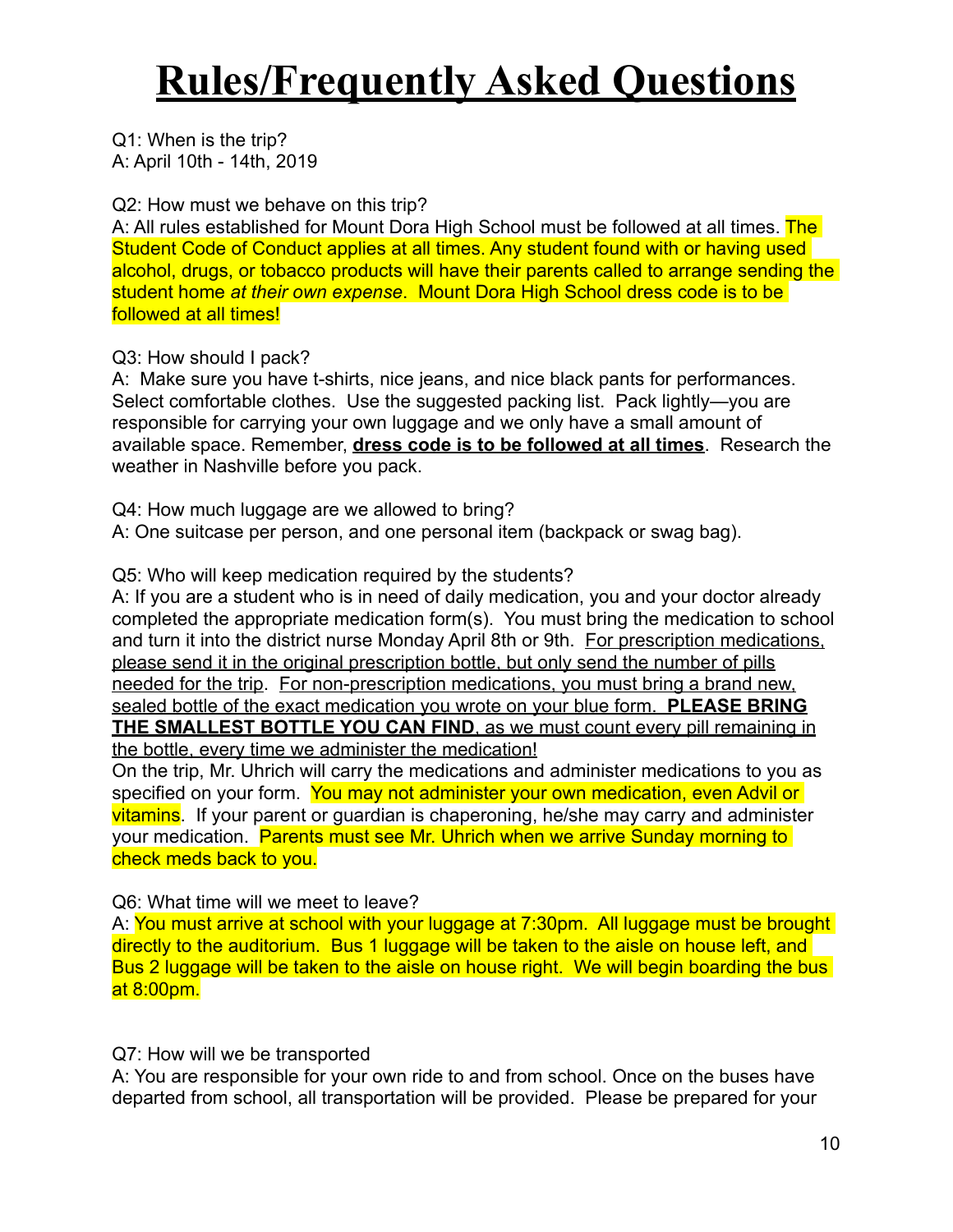ride HOME on Sunday morning from school. We will call parents when we are close to school.

Q8: Who will be our chaperone?

A: Your daytime chaperone and nighttime chaperones are listed in this handbook. Please make sure these adults know where you are at all times. There is no swapping between chaperones in day groups.

Q9: How much money should we bring?

A: Students will need to pay for 5 lunches, and bring money for snacks over the course of 5 days. Also, if you want any souvenirs, plan for that, too. All tips are already included in the cost of your trip, so you don't need any extra money for that. \$50 should cover the cost of meals and snacks, as long as you're not stopping at Starbucks. Then souvenir is you would like.

Q10: Who keeps the money brought by students?

A: The students. The adults will not be responsible for handling or rationing out the students' money to them. Please plan ahead – make an envelope for each day if necessary. Students, you do **not** need to spend every penny you bring with you just to spend it.

Q11: Will we be able to go off on our own?

A: There may be set times that our group can break into smaller groups(these have been defined with Chaperones), however, you must check in on time after we break up! **NO ONE IS EVER ALLOWED TO BE ALONE!** 

Q12: Can we purchase room service, purchase pay TV movies/video games, or make phone calls home from the hotel phones?

A: **Absolutely not.** This is an additional cost that will hinder our check-out process. Please use a cell phone to call home (or borrow someone else's if you don't have one). Parents, please keep in mind that these students have a very active schedule and may not call every day. Please let them enjoy this experience!

Q13: Are students allowed to leave with relatives or friends?

A: **No.** If outside members are around students of the group that is **not** a public event, they must beLake County level 2 approved.

Q14: Am I allowed to visit friends in other hotel rooms?

A: **Absolutely not.** There will be no visitation between rooms. Please find space in public places **WITH OTHER PEOPLE**. You're not allowed to simply explore the hotel on your own. Violation of this will have you sent home at your own expense immediately.

Q15: Can I bring my laptop or other electronics?

A: Electronics are allowed, but they are the sole responsibility of the student. You are allowed to bring your school-issued device to study, but it must stay in the hotel each day. Standard school rules apply with the school-issued devices. If you lose your device or if it is stolen, you are responsible for paying the fine at school. It may be wise to print out your materials rather than take a chance. Please note that wi-fi may not always be accessible!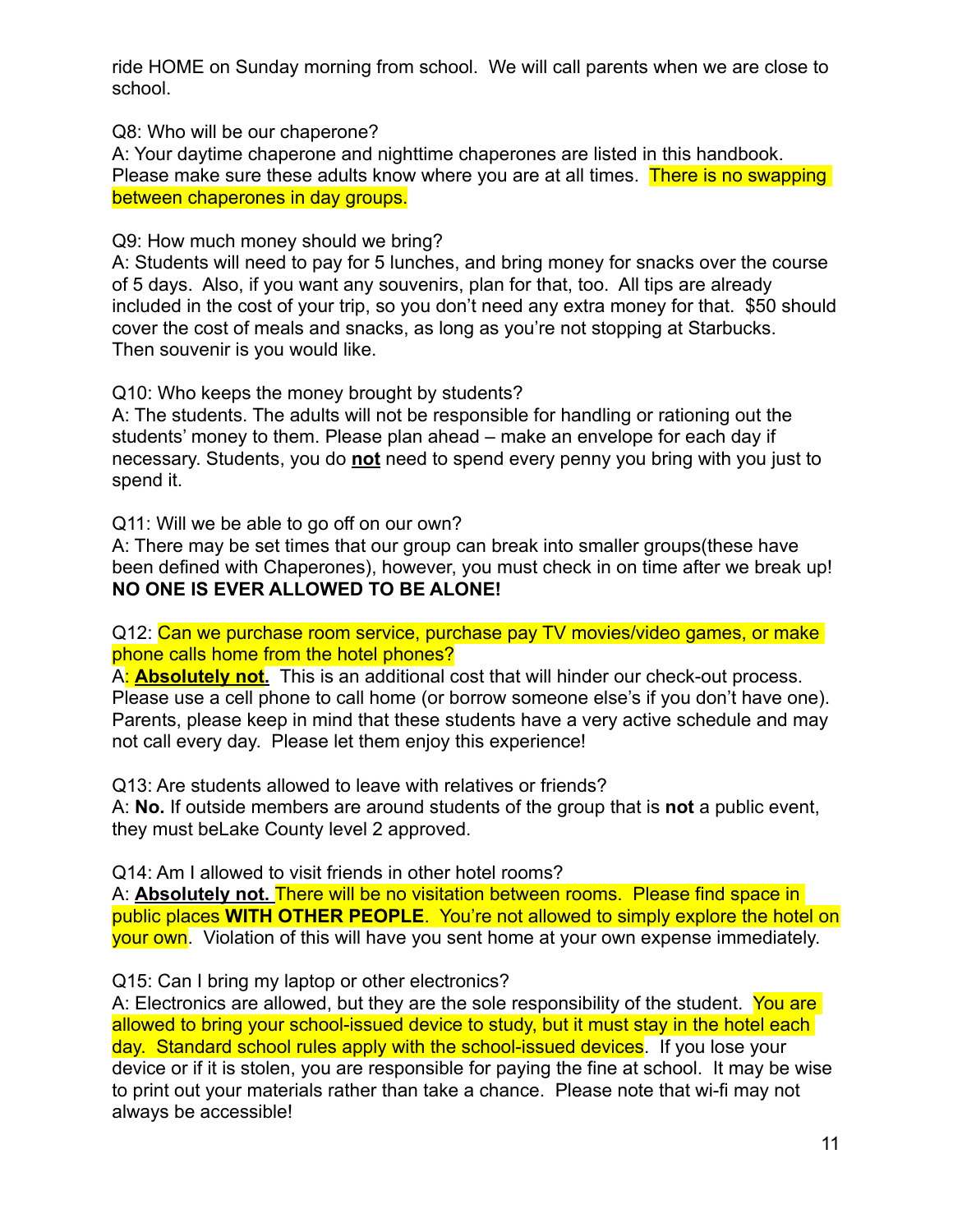Q16: Am I allowed to leave my room after lights out?

A: **Absolutely not.** Once your nighttime chaperone has visually checked you in for the night, you are expected to **go to sleep.you are going to need it!…** You should charge your phones at night instead of checking them all night. Your chaperone will check in at lights out and will knock on your door approximately 30-45 minutes prior to breakfast each morning.

Q17: Do I have to eat breakfast at the posted time each day?

A: **Yes**, everyone must report to our breakfast room every morning at the time posted in the itinerary. You don't have to stuff your face, but please eat something so that you don't pass out from malnutrition.

Q18: What happens if I am late to any report time?

A: The success of the itinerary depends on you being on time when we split up. "If you are early, you're on time; if you're on time, you're late." You must watch the time and be on time. This is an important life lesson. Real life does not give you a pass when you're tardy…neither does Mr. Uhrich.

Q19: Do I get 5 days to make up my school work after we return?

A: **No**. You must talk to your teachers **NOW** and gather your assignments and study materials prior to departure. All school work must be completed by the time we return to school on Wednesday night. \*\*TIP: Get your work done on DAY 1 of the trip so you can enjoy the trip and not dread doing work on the return home when all you want to do is sleep.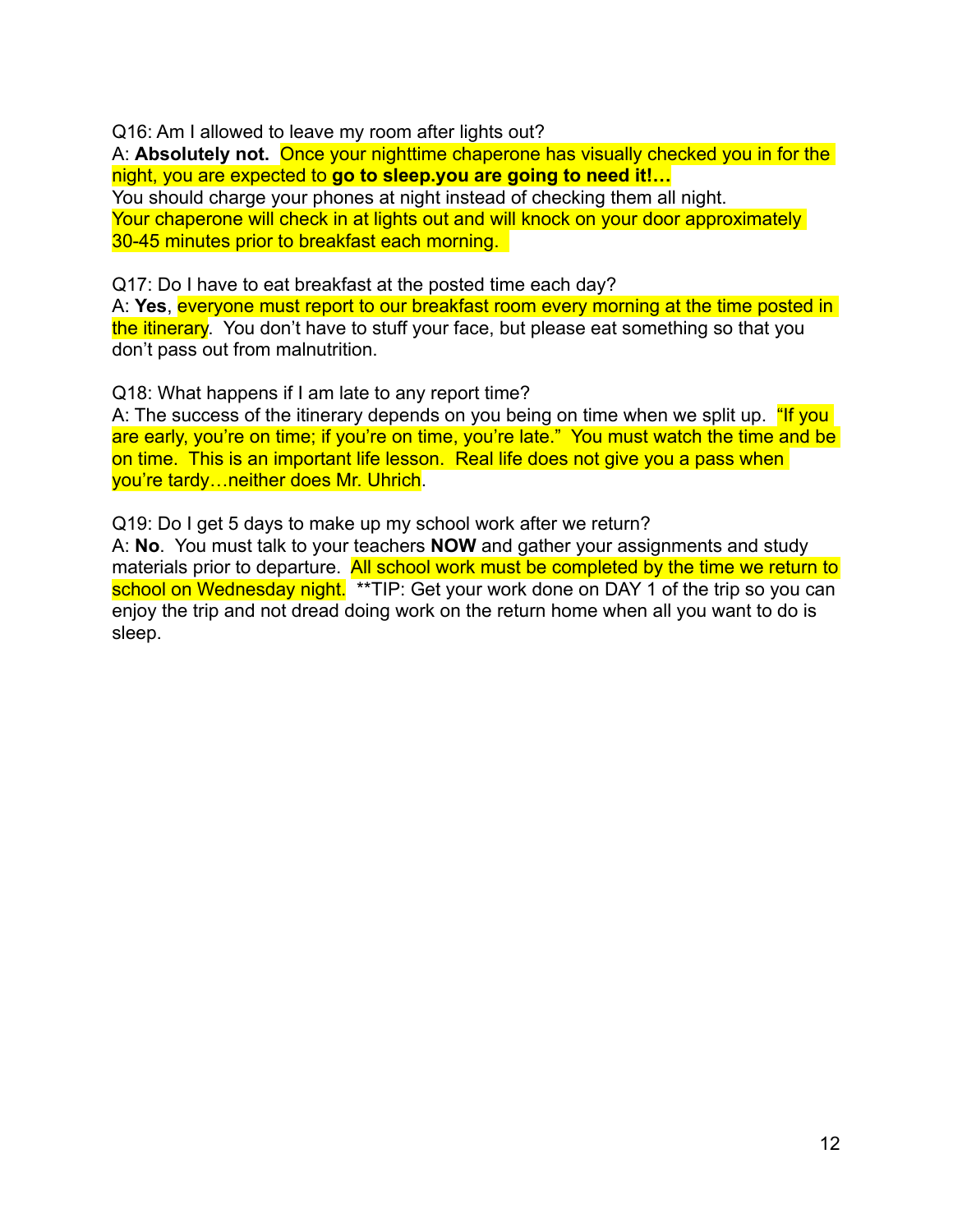## **Chaperone Procedures**

- 1. All chaperones must have volunteer paperwork and fingerprinting turned in prior to the trip and be approved as a level 2 volunteer by Lake County School Board.
- 2. Parents who assume the responsibilities for chaperoning a group of students on an out-of- town trip should recognize that they are assuming a 24-hour-a-day responsibility from the time they leave until the time they return. At no time may chaperones make personal plans except with the consent of Director. *The drinking of alcoholic beverages at any time during the trip is just as much out of place as during the regular school hours.* Please be a good example to our students.
- 3. No chaperone is to leave the premises of the hotel, the visited area, or the group without consulting Mr. Uhrich.
- 4. Chaperones are responsible for keeping students' bus roll call, day group role call, and room check.
- 5. Chaperones should be sure to have all rooms checked before leaving the hotel so that damages, if any, can be determined immediately.
- 6. Chaperones should never retire at night until all students are checked in for the night and are quiet. Chaperones will visit each room in the morning, 30-45 minutes prior to breakfast, make sure students are awake.
- 7. Chaperones should keep an accurate check on the members assigned to them at all times. At no time should students be just "turned loose".
- 8. As a chaperone, you are responsible for making sure that the students in your group conduct themselves in a way that will make us proud. You are not there to project an image of a guard, but to assist to answer any questions that may arise.
- 9. All chaperones are to attend any extra briefing meetings held by Mr. Uhrich. We will likely meet each morning during breakfast to review the day at hand.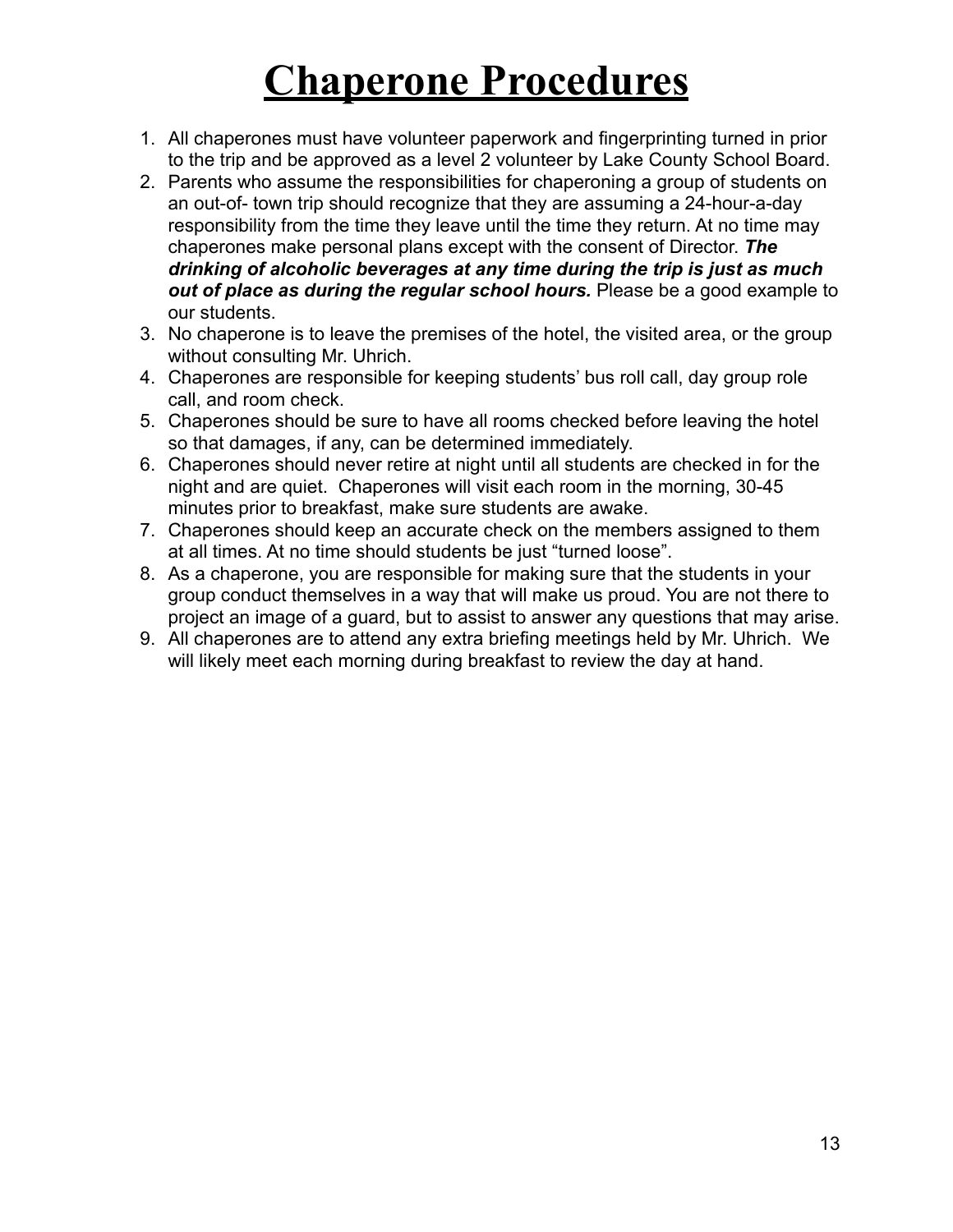

### **MOUNT DORA HIGH SCHOOL BAND** *MICHAEL UHRICH, DIRECTOR* **DESTINATION: NASHVILLE, TN DATES: APRIL 10-14, 2019**

### **FINAL ITINERARY AS OF MARCH 13, 2019**

*Travel Consultant: Terri Jo Fox Travel Coordinator: Melissa Clutters Tour Director: Melanie Lokey (615) 347-8290 BRT Emergency Contact: (800) 373-1423*

*57 Students + 22 Adults + 1 Tour Director+ 1 BRT Staff Member = 81 Travelers*

#### **WEDNESDAY, APRIL 10**

- 8:00 PM 2 56-pax **Jet Set motor coaches** arrive at **Mount Dora High School**; begin loading *700 N Highland St, Mount Dora, FL 32757 Jet Set – (407) 649-6599*
- 9:00 PM Depart for **Nashville, TN** *(677 miles, 11 ½ hours allotted for driving time, plus 1 ½ hours for breakfast (student cost), breaks, and driver change, and gain 1 hour with time change)*

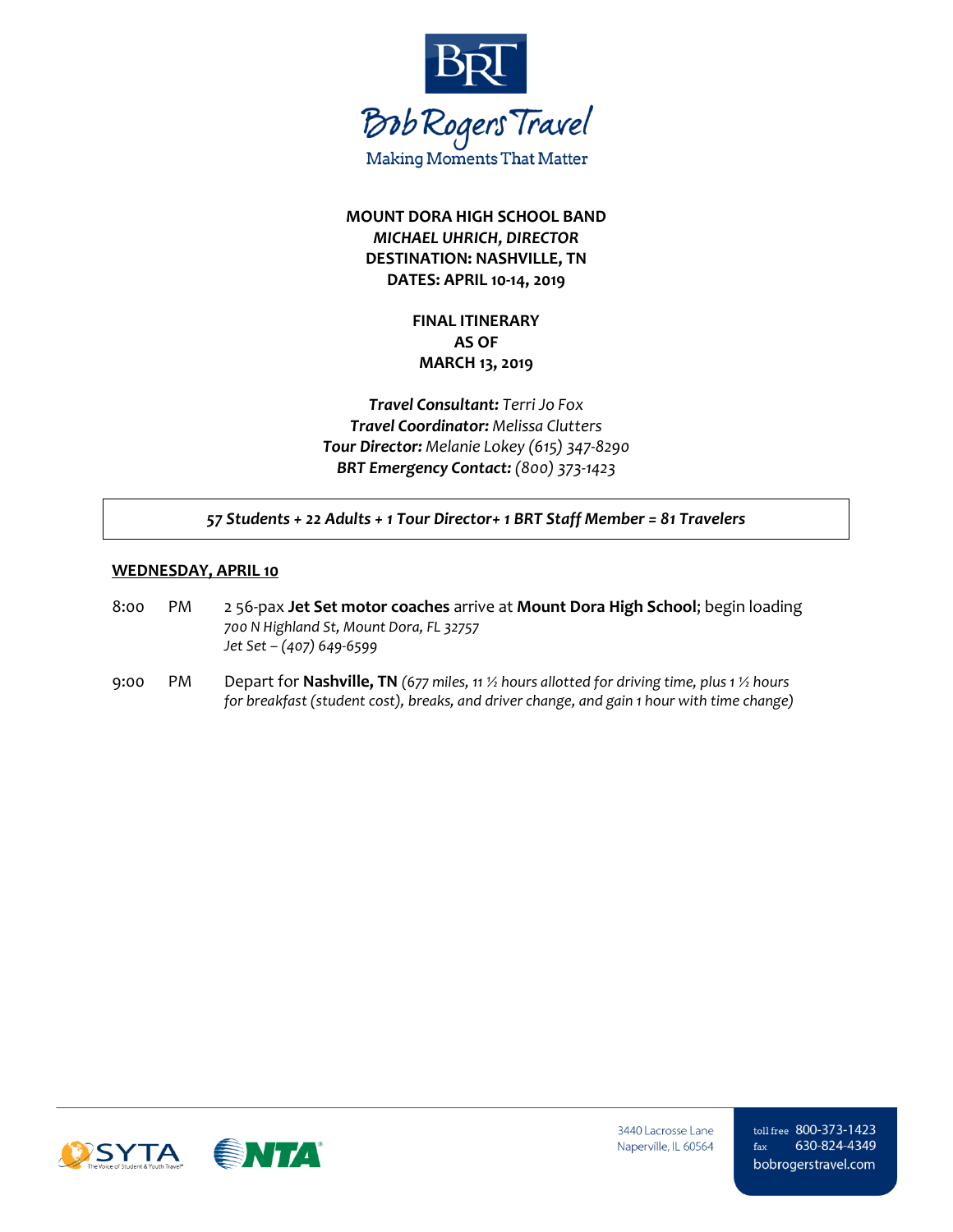

|             | <b>THURSDAY, APRIL 11</b> |                                                                                                                                                                                                                                                                                                                         |  |  |  |  |  |  |
|-------------|---------------------------|-------------------------------------------------------------------------------------------------------------------------------------------------------------------------------------------------------------------------------------------------------------------------------------------------------------------------|--|--|--|--|--|--|
| 9:00        | AM                        | Arrive in Nashville at the Nissan Stadium<br>1 Titans Way, Nashville, TN 37213                                                                                                                                                                                                                                          |  |  |  |  |  |  |
|             |                           | ~ Meet Melanie, your professional BRT Tour Director, at Nissan Stadium ~                                                                                                                                                                                                                                                |  |  |  |  |  |  |
| 9:30        | AM                        | Walk across the iconic Sigenthaler Pedestrian Bridge<br>Walk as a group from Nissan Stadium, across the Sigenthaler Pedestrian Bridge, to Downtown<br>Nashville. Capture a group photo and spectacular photos of the skyline.                                                                                           |  |  |  |  |  |  |
| Afterward   |                           | Explore The District, home to the honky-tonks!                                                                                                                                                                                                                                                                          |  |  |  |  |  |  |
| 10:45<br>AM |                           | Load motor coaches; depart for the Nashville Farmers' Market<br>900 Rosa L. Parks Boulevard, Nashville, TN 37208<br>$(615) 880 - 2001$                                                                                                                                                                                  |  |  |  |  |  |  |
| 11:00       | AM                        | Enjoy lunch on your own at the Nashville Farmers' Market; (student cost)<br>The Market House consists of 14 locally owned restaurants and shops offering cuisines that span<br>the globe, from Neapolitan wood-fired pizzas to gyro sandwiches to Jamaican jerk chicken and<br>Korean bibimbap.                         |  |  |  |  |  |  |
| 12:30       | PM                        | Meet outside the Tennessee State Museum<br>1000 Rosa L Parks Boulevard, Nashville, TN 37208<br>$(615)$ 741-2692                                                                                                                                                                                                         |  |  |  |  |  |  |
|             | PM                        | Explore the Tennessee State Museum and Bicentennial Mall<br>Explore Tennessee's history as you walk through the museum. Afterward, explore the park and<br>view the walk of history, walk of counties, a 200 foot long granite map of Tennessee, and bell<br>towers that play some of Tennessee's official state songs. |  |  |  |  |  |  |
| 1:30        | PM                        | Load motor coaches; depart for Centennial Park<br>2500 West End Avenue, Nashville, TN 37203                                                                                                                                                                                                                             |  |  |  |  |  |  |
| 2:00        | PM                        | Arrive at Centennial Park and the Parthenon<br>The Parthenon stands proudly as the centerpiece of Centennial Park. The building is a full-scale<br>replica of the Athenian original. Take time to take a group photo in front of the Parthenon and<br>soak in the beauty of Centennial Park as well!                    |  |  |  |  |  |  |
| 3:00        | PM                        | Load motor coaches; depart for a Country Inn & Suites Nashville Airport                                                                                                                                                                                                                                                 |  |  |  |  |  |  |
| 3:30        | PM                        | 590 Donelson Pike, Nashville, TN 37214<br>$(615) 874 - 8040$<br>Arrive at hotel; check in and change into exercise clothes and closed-toe shoes                                                                                                                                                                         |  |  |  |  |  |  |
| 5:00        | PM                        | Load motor coaches; depart for The Old Spaghetti Factory<br>160 2nd Avenue, Nashville, TN 37201<br>(615) 254-9010                                                                                                                                                                                                       |  |  |  |  |  |  |
| 5:30        | PM                        | Enjoy a group dinner at The Old Spaghetti Factory<br>Enjoy a deliciously famous 3-course meal, served with a crisp salad, choice of pasta entrée, hot<br>fresh baked bread, and their signature spumoni ice cream for dessert!                                                                                          |  |  |  |  |  |  |
| 6:45        | PM                        | Load motor coaches; depart for Climb Nashville West<br>3600 Charlotte Avenue, Nashville, TN 37209<br>$(615)$ 463-7625                                                                                                                                                                                                   |  |  |  |  |  |  |
| 7:00        | PM                        | Arrive at Climb Nashville West<br>Enter Climb Nashville, the south's destination for indoor climbing. Friendly and experienced staff<br>can teach you how to climb safely and help you share an adventure that they'll never forget.                                                                                    |  |  |  |  |  |  |
| 9:00        | PM                        | Load motor coaches; depart for hotel<br>$\sim$ 1 Private nighttime chaperone at the hotel from 10:30pm - 5:30am $\sim$                                                                                                                                                                                                  |  |  |  |  |  |  |



3440 Lacrosse Lane Naperville, IL 60564 toll free 800-373-1423 fax 630-824-4349 bobrogerstravel.com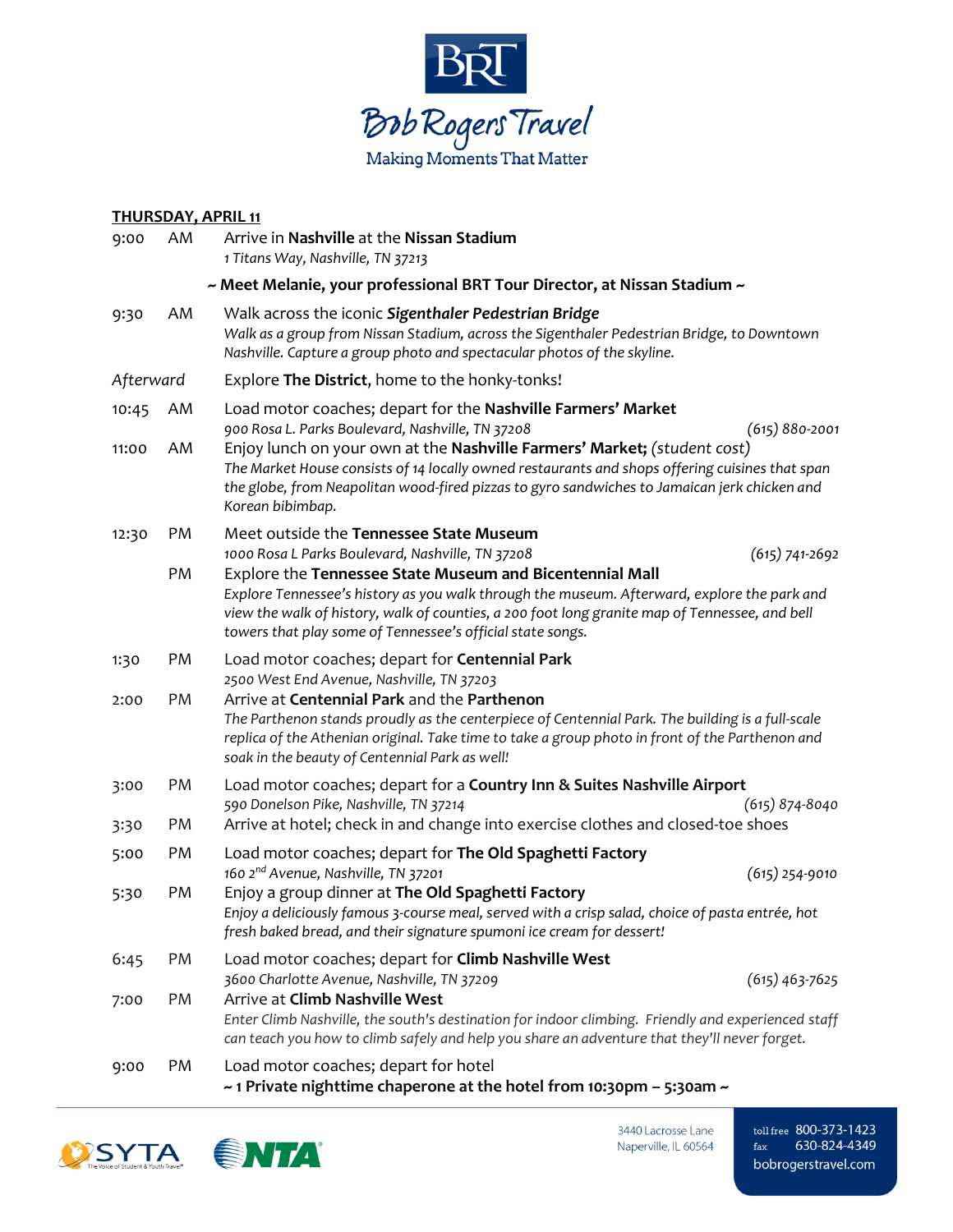

| <b>FRIDAY, APRIL 12</b> |    |                                                                                                                                                                                                                                                                                                                                                                                                            |                    |  |  |  |
|-------------------------|----|------------------------------------------------------------------------------------------------------------------------------------------------------------------------------------------------------------------------------------------------------------------------------------------------------------------------------------------------------------------------------------------------------------|--------------------|--|--|--|
| 7:30                    | AM | Enjoy breakfast at the hotel                                                                                                                                                                                                                                                                                                                                                                               |                    |  |  |  |
| 8:30                    | AM | Load motor coaches; depart for the Gaylord Opryland Resort and Convention Center<br>2500 West End Avenue, Nashville, TN 37203                                                                                                                                                                                                                                                                              | (615) 889-1000     |  |  |  |
| 9:00                    | AM | Explore the beautiful Opryland Resort Gardens                                                                                                                                                                                                                                                                                                                                                              |                    |  |  |  |
| 10:00                   | AM | Walk as a group to the Opry Mills Mall<br>540 Opry Mills Drive, Nashville, TN 37214                                                                                                                                                                                                                                                                                                                        | $(615)$ 514-1100   |  |  |  |
| 10:15                   | AM | Arrive for shopping and lunch at Opry Mills Mall (student cost)<br>Opry Mills brings "Shoppertainment" to life in Nashville! Enjoy time eating and shopping!                                                                                                                                                                                                                                               |                    |  |  |  |
| 11:30                   | AM | Load motor coaches; depart for Ryman Auditorium<br>116 5 <sup>th</sup> Avenue N, Nashville, TN 37201                                                                                                                                                                                                                                                                                                       | $(615) 889 - 3060$ |  |  |  |
| 12:15                   | PM | Enjoy a self-guided tour of the Ryman Auditorium<br>Built in 1892, the Ryman Auditorium is a National Historic Landmark and a must see for anyone<br>visiting Nashville. Enjoy rare photos and footage from the Johnny Cash Show of Cash with Bob<br>Dylan and Ray Charles and have your picture taken on the stage graced by legends from Houdini<br>and Hank Williams to Bob Hope and Bruce Springsteen. |                    |  |  |  |
| 1:45                    | PM | Walk as a group to the Country Music Hall of Fame<br>222 5 <sup>th</sup> Avenue S., Nashville, TN 37203                                                                                                                                                                                                                                                                                                    |                    |  |  |  |
| 2:00                    | PM | Arrive at the Country Music Hall of Fame; set up for performance (motor coaches<br>meet group in front of building on Demonbruen Street to unload equipment)                                                                                                                                                                                                                                               | $(615)$ 416-2001   |  |  |  |
| 2:30                    | PM | Mount Dora High School Jazz Band performs at the Country Music Hall of Fame<br>Plaza (30 minute performance outdoors, chairs and electric provided, group brings music<br>stands and cords)                                                                                                                                                                                                                |                    |  |  |  |
| 3:00                    | PM | Explore the Country Music Hall of Fame<br>Step into the world of country music and discover the stories behind the songs. See over 3,000<br>stage costumes, original song manuscripts, instruments & personal items on display.                                                                                                                                                                            |                    |  |  |  |
| 5:00                    | PM | Walk as a group to <b>Hard Rock Café</b><br>100 Broadway, Nashville, TN 37201                                                                                                                                                                                                                                                                                                                              | $(615)$ 742-9900   |  |  |  |
| 5:30                    | PM | Enjoy a group dinner at Hard Rock Café<br>Enjoy your choice of: Cheeseburger, Soup of the day or a house salad, Caesar salad, honey<br>mustard grilled chicken sandwich, or pasta primavera, and of course, ice cream to top it all off!<br>Dinner also includes unlimited soft drinks, iced tea, coffee, or tea.                                                                                          |                    |  |  |  |
| 7:00                    | PM | Walk to the Schermerhorn Symphony Center<br>One Symphony Place, Nashville, TN 37201                                                                                                                                                                                                                                                                                                                        | $(615) 687 - 6400$ |  |  |  |
| 8:00                    | PM | Enjoy a Nashville Symphony Orchestra Concert<br>Maestro Guerroro conducts the Nashville Symphony in a Program including Supplica<br>and Concert for Orchestra by Christopher Rouse and Tchaikovsky's Symphony No. 4.                                                                                                                                                                                       |                    |  |  |  |
|                         |    |                                                                                                                                                                                                                                                                                                                                                                                                            |                    |  |  |  |



3440 Lacrosse Lane Naperville, IL 60564

toll free 800-373-1423 fax 630-824-4349 bobrogerstravel.com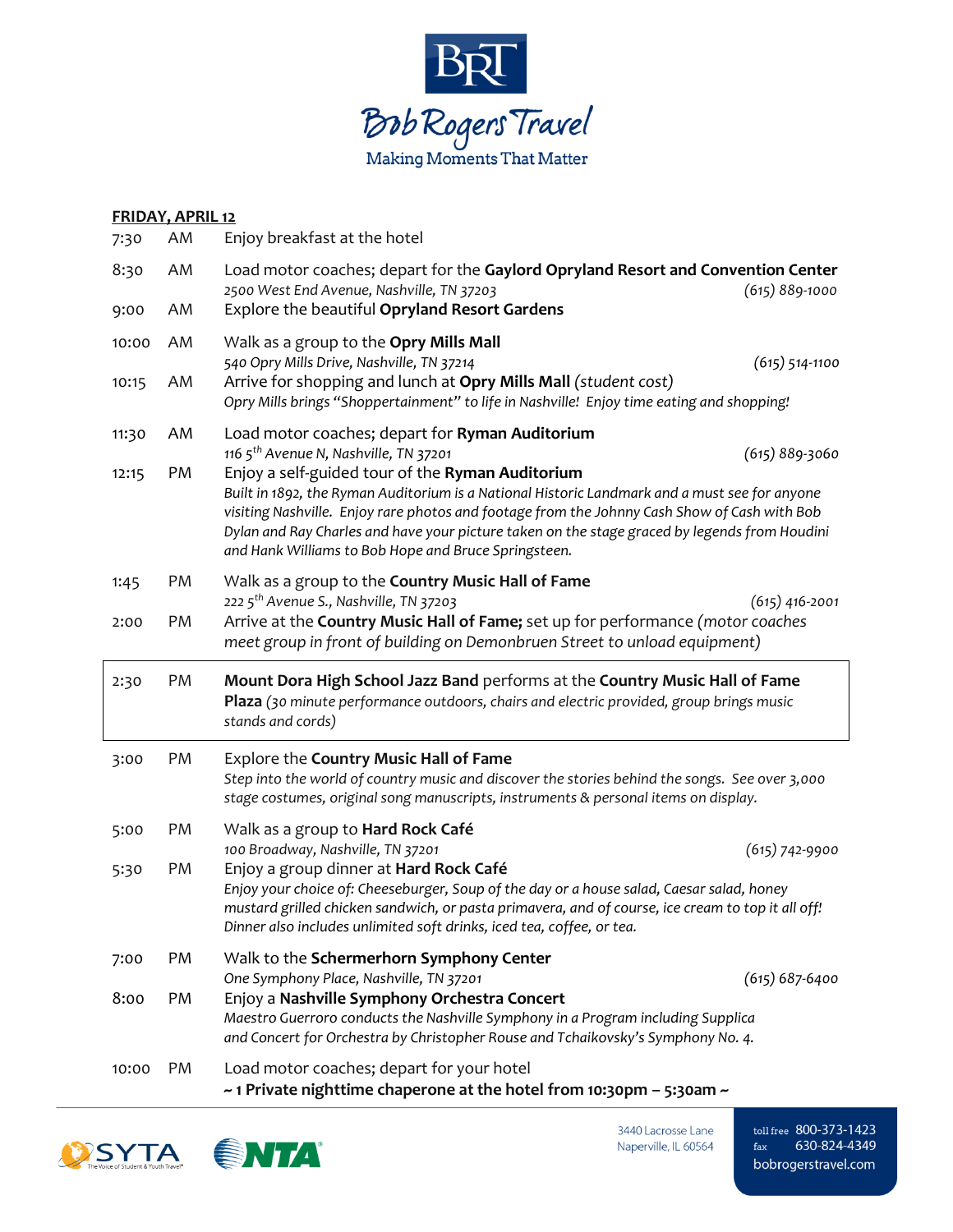

#### **SATURDAY, APRIL 13**

| 7:00                            | AM                   | Enjoy breakfast at the hotel                                                                                                                                                                                                                                                                                                                                                                      |  |
|---------------------------------|----------------------|---------------------------------------------------------------------------------------------------------------------------------------------------------------------------------------------------------------------------------------------------------------------------------------------------------------------------------------------------------------------------------------------------|--|
| 8:00                            | AM                   | Check out of the hotel; begin loading motor coaches                                                                                                                                                                                                                                                                                                                                               |  |
| 8:30                            | AM                   | Depart for RCA Studio B<br>1611 Roy Acuff Place, Nashville, TN 37246<br>$(615)$ 416-2001                                                                                                                                                                                                                                                                                                          |  |
| 9:00                            | AM                   | Arrive at RCA Studio B<br>Historic RCA Studio B - once the recording home of popular music titans such as Elvis Presley,<br>Chet Atkins, Eddy Arnold, and the Everly Brothers - is both a classroom for Nashville area<br>students and a popular cultural attraction.                                                                                                                             |  |
| 9:30<br>10:00<br>10:00<br>10:30 | AM<br>AM<br>AM<br>AM | Mount Dora High School Storm Force 1 : tours at RCA Studio B<br>Mount Dora High School 'Storm Force 1 records at RCA Studio B<br>Mount Dora High School Storm Force 2 tours at RCA Studio B<br>Mount Dora High School Storm Force 2 records at RCA Studio B<br>There is a maximum of 45 seated performers per session, and each recording session is<br>30 minutes. 25 music stands are provided. |  |
| 11:00                           | AM                   | Load motor coaches; depart for The Commons Center at Vanderbilt University<br>18 <sup>th</sup> Avenue S & Horton Avenue, Nashville, TN 37212<br>$(615)$ 322-2999                                                                                                                                                                                                                                  |  |
| 11:30                           | AM                   | Enjoy lunch on campus in The Commons (student cost)                                                                                                                                                                                                                                                                                                                                               |  |
| 12:30                           | PM                   | Load motor coaches; depart for Music Rehearsal Hall; set up for your clinic<br>124 28 <sup>th</sup> Avenue S, Nashville, TN 37212<br>$(615)$ 322-7651                                                                                                                                                                                                                                             |  |
| 1:00<br>2:30                    | PM<br>PM             | Mount Dora High School Band participates in a clinic with Dr. Thomas Verrier<br>Large percussion instruments are provided. Group brings smaller percussion, sticks, and mallets.<br>Clinic Ends                                                                                                                                                                                                   |  |
| 2:45                            | PM                   | Load motor coaches; depart for the Grand Ole Opry<br>2804 Opryland Drive, Nashville, TN 37214<br>$(615)$ 871-6779                                                                                                                                                                                                                                                                                 |  |
| 3:45                            | PM                   | Enjoy a Backstage Tour of the Grand Ole Opry<br>A tour of the Opry House provides a behind-the-scenes look at country's most famous show and<br>at rue entertainment business phenomenon, complete with great stories about the Opry and its<br>members, as well as enough photo opportunities to fill any Nashville scrapbook.                                                                   |  |
| 4:45                            | PM                   | Walk as a group to Dave and Buster's for dinner and games at 5:00 (in Opry Mills Mall)<br>540 Opry Mills Drive, Nashville, TN 37214<br>$(615)$ 970-3800<br>Feast on a buffet of Caesar salad, grilled chicken breast, oven roasted potatoes, vegetable<br>medley, rolls with butter, and unlimited beverages. Dinner includes a Super Charged Game Card!                                          |  |
| 6:30                            | PM                   | Walk as a group to the Grand Ole Opry                                                                                                                                                                                                                                                                                                                                                             |  |



3440 Lacrosse Lane Naperville, IL 60564 toll free 800-373-1423 fax 630-824-4349 bobrogerstravel.com